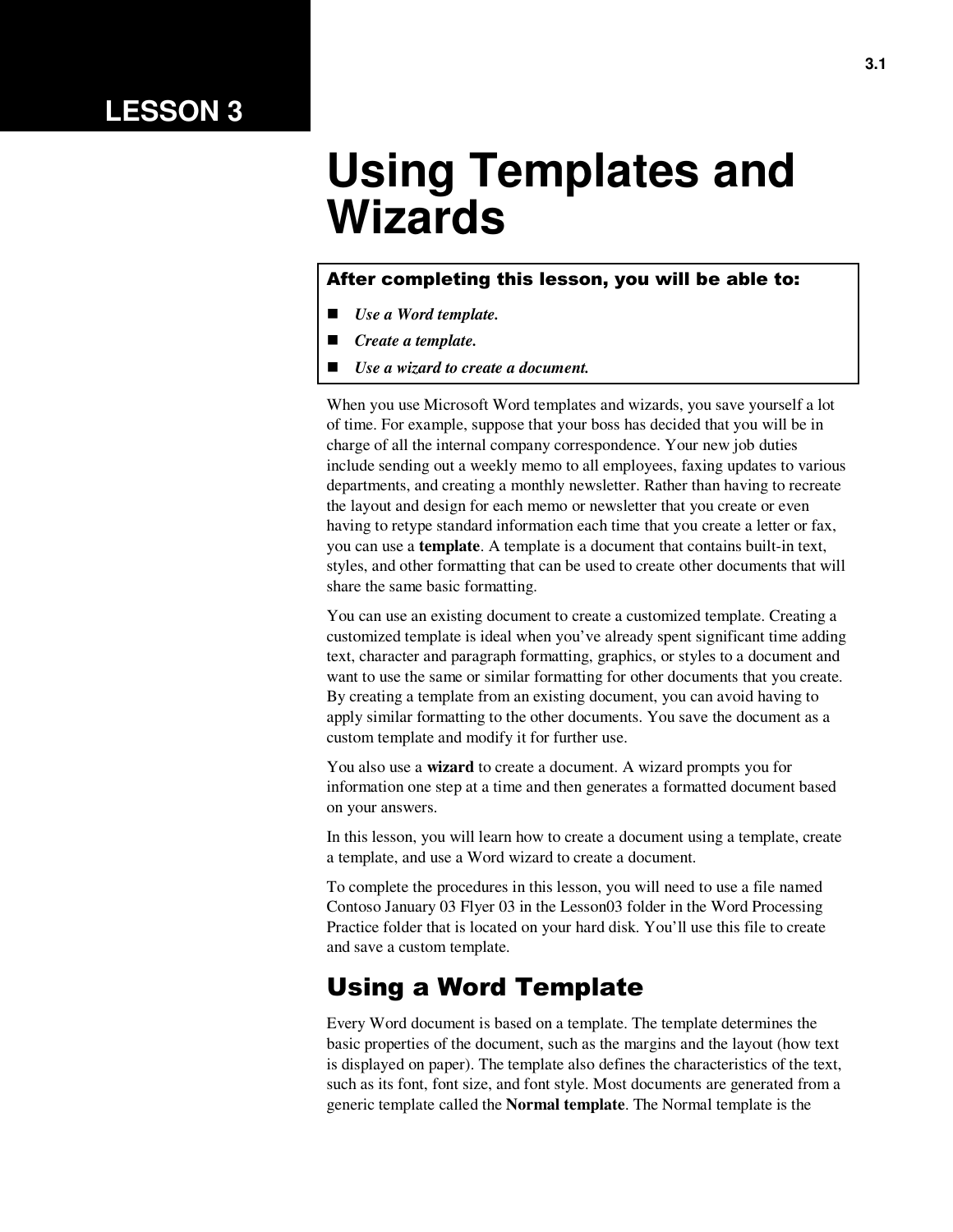A default is a setting that an application establishes when it is installed but which can be changed by a user at any time.

In the following exercises, the Standard and Formatting toolbars have been separated.

There are two basic types of templates: global and document. A global template, such as the Normal template, contains formatting that is available to all documents. Document templates, such as memo or fax templates, contain formatting available only to documents that are created using that template. For example, if you create a memo using a memo template, formatting is applied using both the Normal template (a global template) and the Memo template (a document template).

**default** template in Word. When you click the New Blank Document button on the Standard toolbar, a new blank document is created based on the Normal template.

Word has many built-in templates, each categorized by type. These templates allow you to create documents for specific uses such as fax sheets, memos, resumes, and letters. Templates contain both **preformatted text** and **placeholder text**. Preformatted text includes headings and other entries that you don't need to change. For instance, a memo template might contain the title *Memorandum*, displayed in a particular font, font size, and font style. Other preformatted memo text includes *To:*, *From:*, and *Re:.* Placeholder text is temporary because you will either delete it or replace it with your own text. Placeholder text usually provides a brief explanation of what you can type to replace the placeholder text. For example, a memo template might contain the placeholder text *[Your name here]*, which indicates that you should replace the placeholder text with your name.

In this exercise, you use a ready-made Word template to create a fax sheet, enter text, and then save the new document.

- **1** On the File menu, click New. The New Document task pane appears.
- **2** Click General Templates in the New from template section. The Templates dialog box appears
- **3** Select the Letters & Faxes tab.

| <b>Templates</b>                                                                       |                                        |
|----------------------------------------------------------------------------------------|----------------------------------------|
| Publications<br>Reports<br>Letters & Faxes<br>Mail Merge<br>General<br>Legal Pleadings | Web Pages<br>Other Documents<br>Memos  |
| Elegant Fax<br>Elegant Letter<br>Contemporary Contemporary<br>Fax<br>Letter            | 圖<br>■ 囲<br>Preview                    |
| Envelope<br>Fax Wizard<br>Mailing Label<br>Letter Wizard<br>Wizard<br>Wizard           | Select an icon to<br>see a preview.    |
| Professional<br>Professional<br>Letter<br>Fax                                          | Create New<br>C Document<br>C Template |
|                                                                                        | Cancel<br>OK.                          |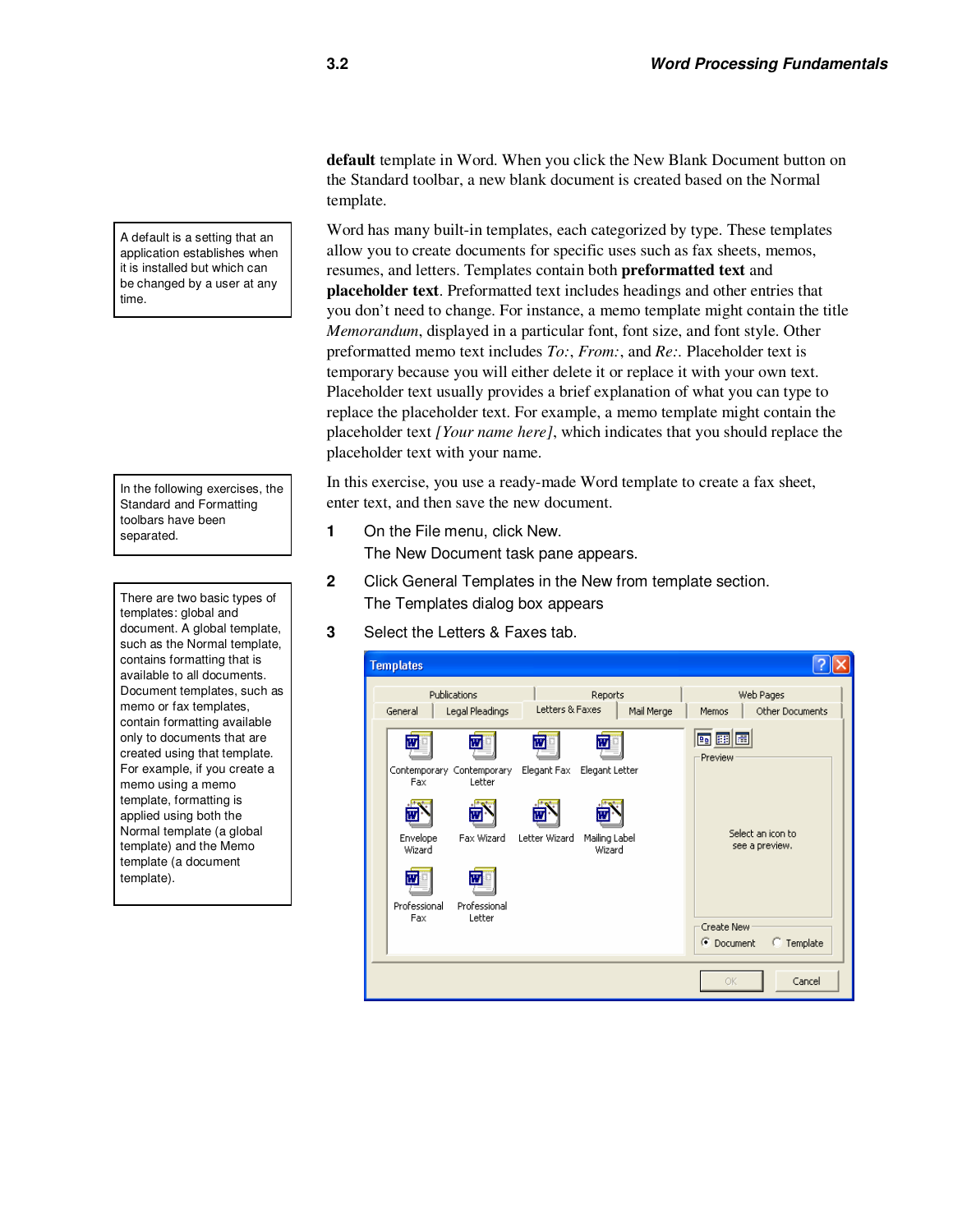**4** Double-click the Contemporary Fax icon. The Contemporary Fax template appears.

Use the Tab key instead of the mouse pointer to select all the placeholder text throughout the Contemporary Fax template.

You can select the text *facsimile transmittal* and replace it with different text. For example, you could put your name or your company's name here to personalize the fax sheet. You could also insert clip art or a company logo on the fax sheet.

Notice that the correct date is filled in by Word and will remain unless you select the date and type a new one.

|   | [Click here and type address] |                                      |        |                                       |
|---|-------------------------------|--------------------------------------|--------|---------------------------------------|
|   |                               | facsimile transmittal                |        |                                       |
| Ŧ |                               |                                      |        |                                       |
|   | To:                           | [Click here and type name]           | Fax:   | [Click here and type fax number]      |
|   | <b>From:</b>                  | [Click here and type name]           | Date:  | 06/11/03                              |
|   | Re:                           | [Click here and type subject of fax] | Pages: | [Click here and type number of pages] |
|   | CC:                           | [Click here and type name]           |        |                                       |
|   | $\square$ Urgent              | □ For Review<br>□ Please Comment     |        | □ Please Reply<br>□ Please Recycle    |

**5** In the upper-left corner of the document, click the placeholder text for the address.

The placeholder text is selected and you can begin typing.

- **6** Type **Contoso, Ltd.**, and press Enter.
- **7** Type **4567 Main Street**, and press Enter.
- **8** Type **Charlotte, VT 80227**, and press Enter.
- **9** Click the placeholder text to the right of the word *To:*. The placeholder text is selected and ready for your entry.
- **10** Type **Mr. and Mrs. Berg**.
- **11** Replace the rest of the placeholder text as follows:

| Fax:   | 303-555-0100                       |
|--------|------------------------------------|
| From:  | Lisa Jacobson                      |
| Re:    | Services provided by Contoso, Ltd. |
| Pages: | 2                                  |
| CC:    | <b>Jay Adams</b>                   |

- **12** Double-click the box to the left of the words *For Review*. A check mark is inserted in the box.
- **13** Scroll down, if necessary, and select the paragraph to the right of the word *Notes:*.
- **14** Type the following:

**Please see the attached letter for a summary of our services. Please feel free to contact me for more information.** 

**15** On the Standard toolbar, click the Save button. The Save As dialog box appears.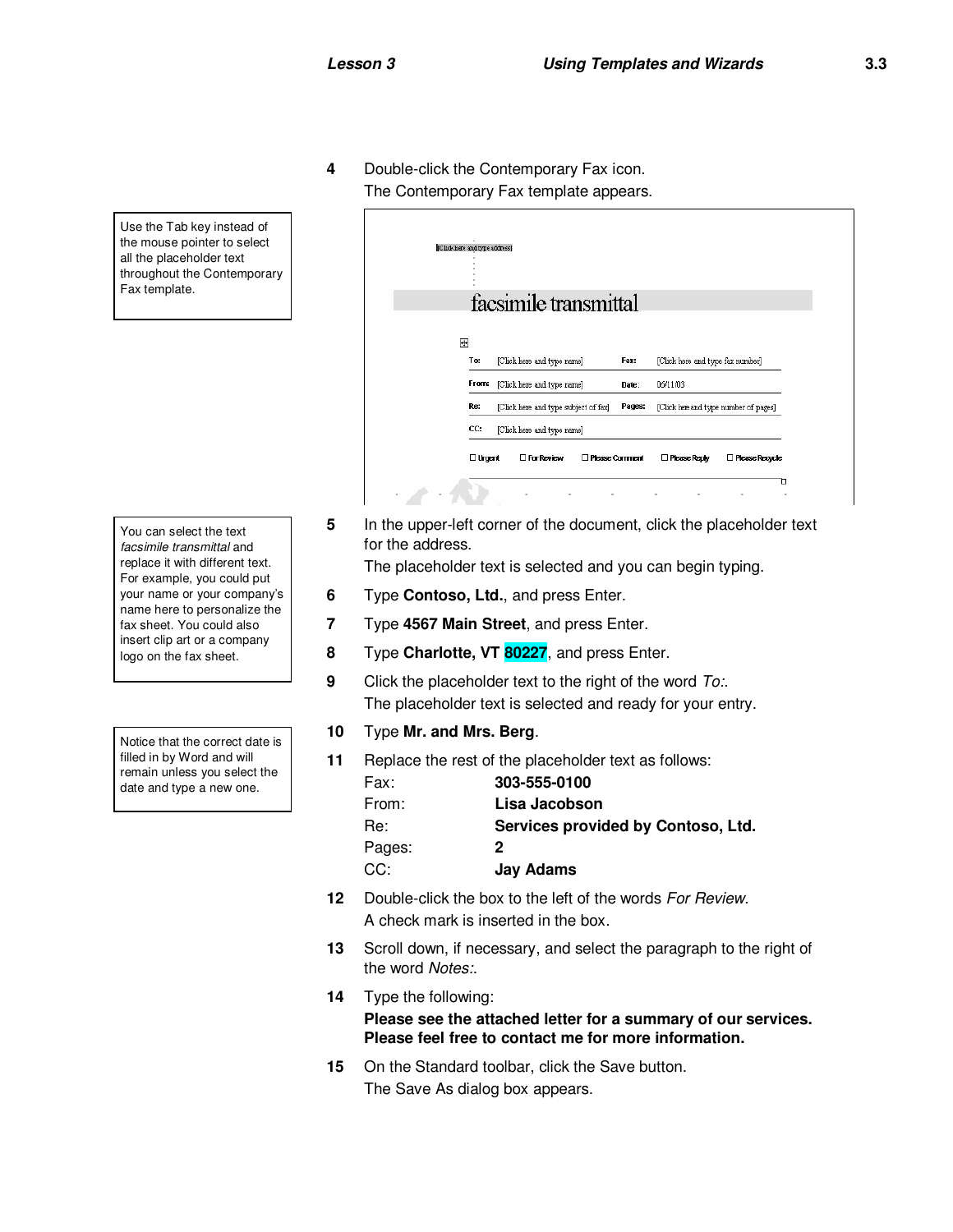You can save a new Word file as either a document or as a template.

- **16** In the File name box, type **Contoso Fax 03**.
- **17** If necessary, click the Save in down arrow, and navigate to the Lesson03 folder in the Word Processing Practice folder on your hard disk.

| iave As        |                                     |                |  |                              |  |   |        |
|----------------|-------------------------------------|----------------|--|------------------------------|--|---|--------|
| Save in:       | Lesson03                            |                |  | <b>7 G G X 啓 国 · Tools ·</b> |  |   |        |
| G<br>History   | Contoso January 03 Flyer 03.doc     |                |  |                              |  |   |        |
| My Documents   |                                     |                |  |                              |  |   |        |
| Desktop        |                                     |                |  |                              |  |   |        |
| *<br>Favorites |                                     |                |  |                              |  |   |        |
|                |                                     |                |  |                              |  |   |        |
| My Network     | File name:                          | Contoso Fax 03 |  |                              |  | ▼ | Save   |
| Places         | Save as type: Word Document (*.doc) |                |  |                              |  | ▼ | Cancel |

- **18** Click the Save button. Word saves the document.
- **19** On the File menu, click Close to close the template. If you are prompted to save changes, click No.

# Creating Your Own Template

Suppose that after the meeting coordinator at Contoso finished creating the monthly meeting announcement flyer, she realized she would save time with future flyers by creating a template from the existing flyer. Now, when she creates a new flyer, she can save herself time by basing the new flyer on this template.

A template created from a document has the same characteristics, format, and text as the original document. You create a template by saving a document as a template, modifying the template so that it is more generic in nature, and saving any modifications that you make. The next time that you open the template, it is ready for you to update.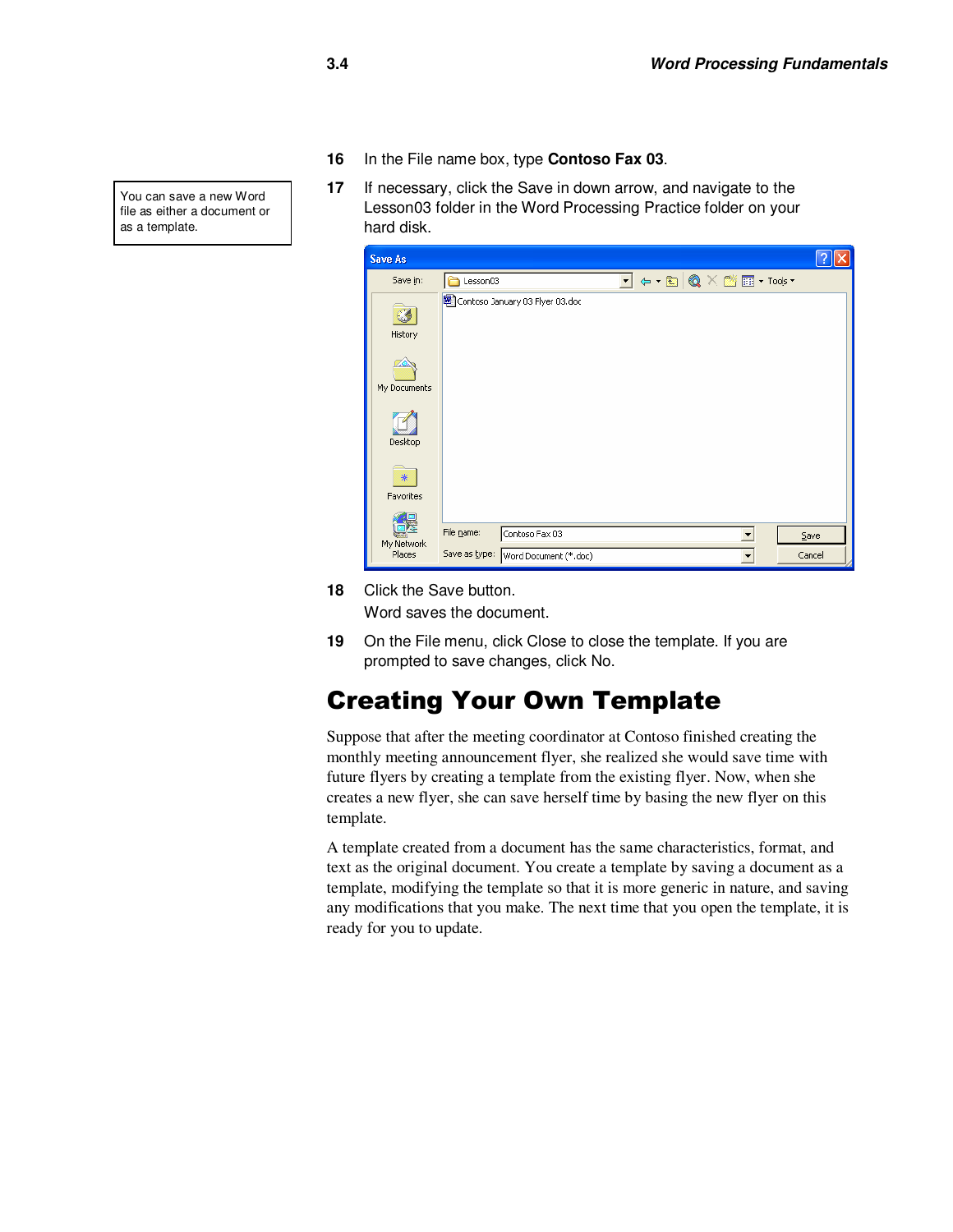If your hard disk uses a letter other than C, substitute the appropriate drive letter in place of C.

# tip

If you save a template in the Templates folder, the template appears on the General tab of the Templates dialog box. To create custom tabs for templates in the Templates dialog box, create a new folder in the Templates folder and save your templates in that folder. The name that you give the folder will appear on a new tab. In Microsoft Windows 95 or Windows 98, the Templates folder is located by default in the [*local hard drive*]:\Windows\Application Data\Microsoft folder or the [*local hard drive*]:\Windows\Profiles\*[User\_name]*\Application Data\Microsoft folder. In Microsoft Windows 2000, the Templates folder is located in the [*local hard drive*]:\Windows\Profiles\*[User\_name]* folder. In Microsoft Windows XP, the Templates folder is located in the [*local hard drive*]:\Program Files\Microsoft Office folder. The user name refers to your own name or the name of the person logged on the computer when this folder is opened.

In this exercise, you create a template from a file. You then create a file from the template.

- **1** On the Standard toolbar, click the Open button. The Open dialog box appears.
- **2** Click the Look in down arrow, click the icon for your drive, doubleclick the Word Processing Practice folder, and then double-click the Lesson03 folder.

The contents of the Lesson03 folder appear in the Open dialog box.

**3** Click the file Contoso January 03 Flyer 03 and click the Open button.

The Open dialog box closes and the file Contoso January 03 Flyer 03 appears in Word.

**4** On the File menu, click Save As. The Save As dialog box appears.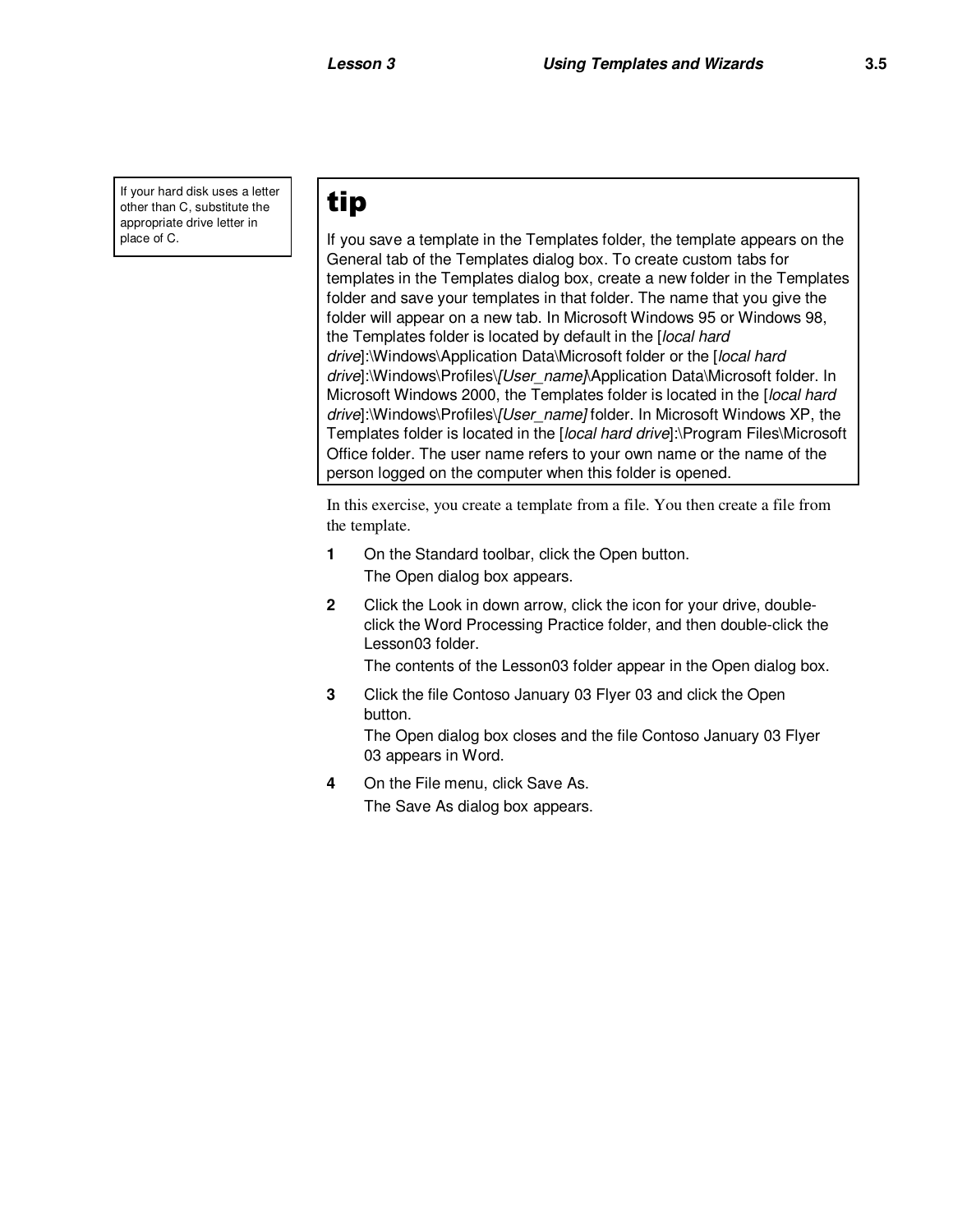The file extension for document templates in Word is \*.dot.

**5** In the File name box, type **Contoso Flyer Template 03**, click the Save as type down arrow, and click Document Template. Notice that the Save in location for the template automatically changes to the Templates folder.

| Save As              |                                           |                               |  |  |                                  |                      |        |
|----------------------|-------------------------------------------|-------------------------------|--|--|----------------------------------|----------------------|--------|
| Save in:             | Templates<br>A                            |                               |  |  | <b>7</b> ← • 白 Q × 啓 囲 • Tools • |                      |        |
| History              | <sup>57</sup> ~\$Normal.dot<br>Normal.dot |                               |  |  |                                  |                      |        |
| My Documents         |                                           |                               |  |  |                                  |                      |        |
| Desktop              |                                           |                               |  |  |                                  |                      |        |
| ₩<br>Favorites       |                                           |                               |  |  |                                  |                      |        |
|                      | File name:                                | Contoso Flyer Template 03.dot |  |  |                                  | ▼                    | Save   |
| My Network<br>Places | Save as type:                             | Document Template (*.dot)     |  |  |                                  | $\blacktriangledown$ | Cancel |

**6** Click the Save button.

The template is created.

- **7** Select the word *January* in the third line of the main title, and type **Month**. Then select *January 23rd*, and type **Date**. The month and the date are replaced with generic text.
- **8** Select the title *Business Plans that Work!*, and type **Title**.
- **9** On the Standard toolbar, click the Show/Hide ¶ button so that you can see the formatting marks in the document.
- **10** Select the following text, but leave the paragraph symbol at the end of the sentence unselected, and then press Delete: *Lori J. Shea will demonstrate how to create, review, and adjust a business plan for a startup company.*
- **11** Select the bulleted list, but leave the paragraph symbol at the end of the sentence of the last bullet unselected, and then press Delete.

As you enter and edit text, Word inserts special formatting marks—such as spaces, tabs, and paragraph marks—into the document. These formatting marks do not appear on the screen and are not printed, unless you use the Options dialog box or click the Show/Hide ¶ button to display them.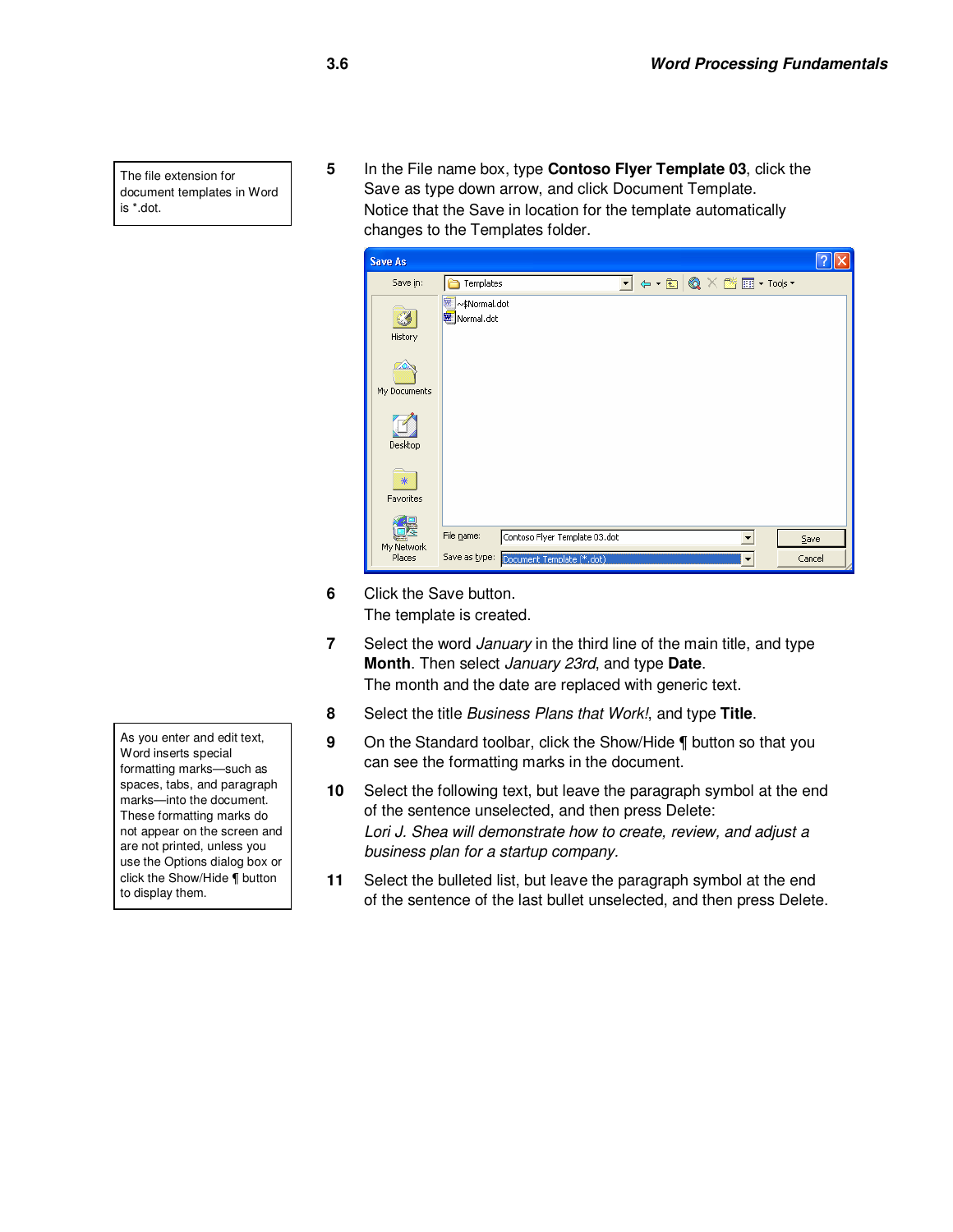**12** Click the Show/Hide ¶ button to hide the formatting marks. The flyer should look like the one shown here.

Showing the formatting marks is useful when you cut and copy text and want to be sure that you have selected all the appropriate tabs, spaces, and hard returns. You will learn more about showing formatting marks in Lesson 5, "Changing the Layout of a Document."

When you no longer need one of your previously created templates, you can delete the template using the Templates dialog box. Rightclick the template's icon, and click Delete on the shortcut menu that appears.

Notice that you didn't need to use the Save As command to avoid altering the template. Word automatically created a new document and left the template unchanged.

|    | Contoso, Ltd.                                                                                                                                                                                       |
|----|-----------------------------------------------------------------------------------------------------------------------------------------------------------------------------------------------------|
|    | Meeting Announcement                                                                                                                                                                                |
|    | <b>Month 2003</b>                                                                                                                                                                                   |
|    | Join us Thursday morning, Date, 7:30a.m.<br>For                                                                                                                                                     |
|    | Title                                                                                                                                                                                               |
|    | Where:<br>The offices of Contoso, Ltd., 4567. Main Street, Charlotte, Vermont.                                                                                                                      |
|    | Who:                                                                                                                                                                                                |
|    | Using the same processes, you can:                                                                                                                                                                  |
|    |                                                                                                                                                                                                     |
| 13 | On the Standard toolbar, click the Save button and close the<br>template.                                                                                                                           |
| 14 | On the File menu, click New.<br>The New Document task pane appears.                                                                                                                                 |
| 15 | Click the General Templates options and then, if necessary, click<br>the General tab. Double-click the Contoso Flyer Template 03 icon.<br>A new document is created based on the template.          |
| 16 | Double-click the word Month, and type February.                                                                                                                                                     |
| 17 | Double-click the word Date, and type February 20th.                                                                                                                                                 |
| 18 | On the Standard toolbar, click the Save button.                                                                                                                                                     |
| 19 | In the File name box, type Contoso February 03 Flyer. Click the<br>Save in down arrow, and navigate to the Lesson03 folder in the<br>Word Processing Practice folder on your hard disk. Click Save. |
| 20 | Close the February flyer. If you are prompted to save changes, click<br>No.                                                                                                                         |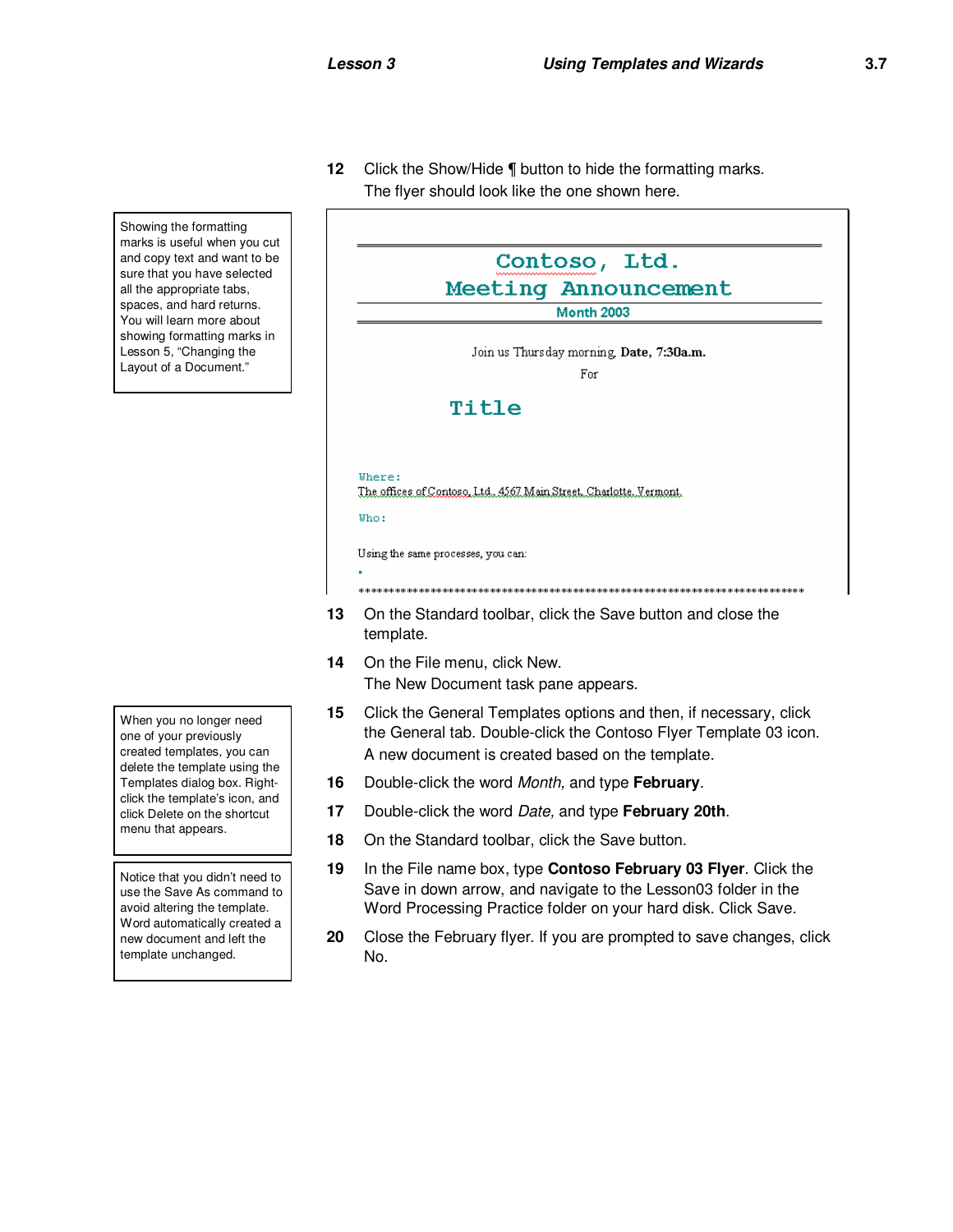#### Creating a Template from a Template

The letterhead for Contoso, Ltd. doesn't show the new company logo. You could create a letterhead template from a template so that you don't have to insert the logo every time that you need to use the letterhead. To create a template from an existing template, on the File menu, click Save As, type the name of the template in the Save As dialog box, click the Save as type down arrow, click Document Template, and then click the Save button. Your newly saved template will appear on the General tab in the Templates dialog box.

## Using a Wizard

You can also automate the creation of a document by using one of Word's many wizards. You can use wizards to create memos, letters, faxes, and many other business documents. The major difference between a wizard and a template is that a wizard walks you through text entry for many parts of a document, whereas a template simply displays placeholder text that you replace on your own. After you create a document by using a wizard, you will still need to replace some placeholder text. However, you'll notice much less placeholder text than if you had created the same document by using a template.

In this exercise, you create a document using the Memo Wizard, and you modify and save the memo.

- **1** On the File menu, click New. The New Document task pane appears.
- **2** Click General Templates in the New from templates section of the task pane.

The Templates dialog box appears, as shown in the illustration on the following page.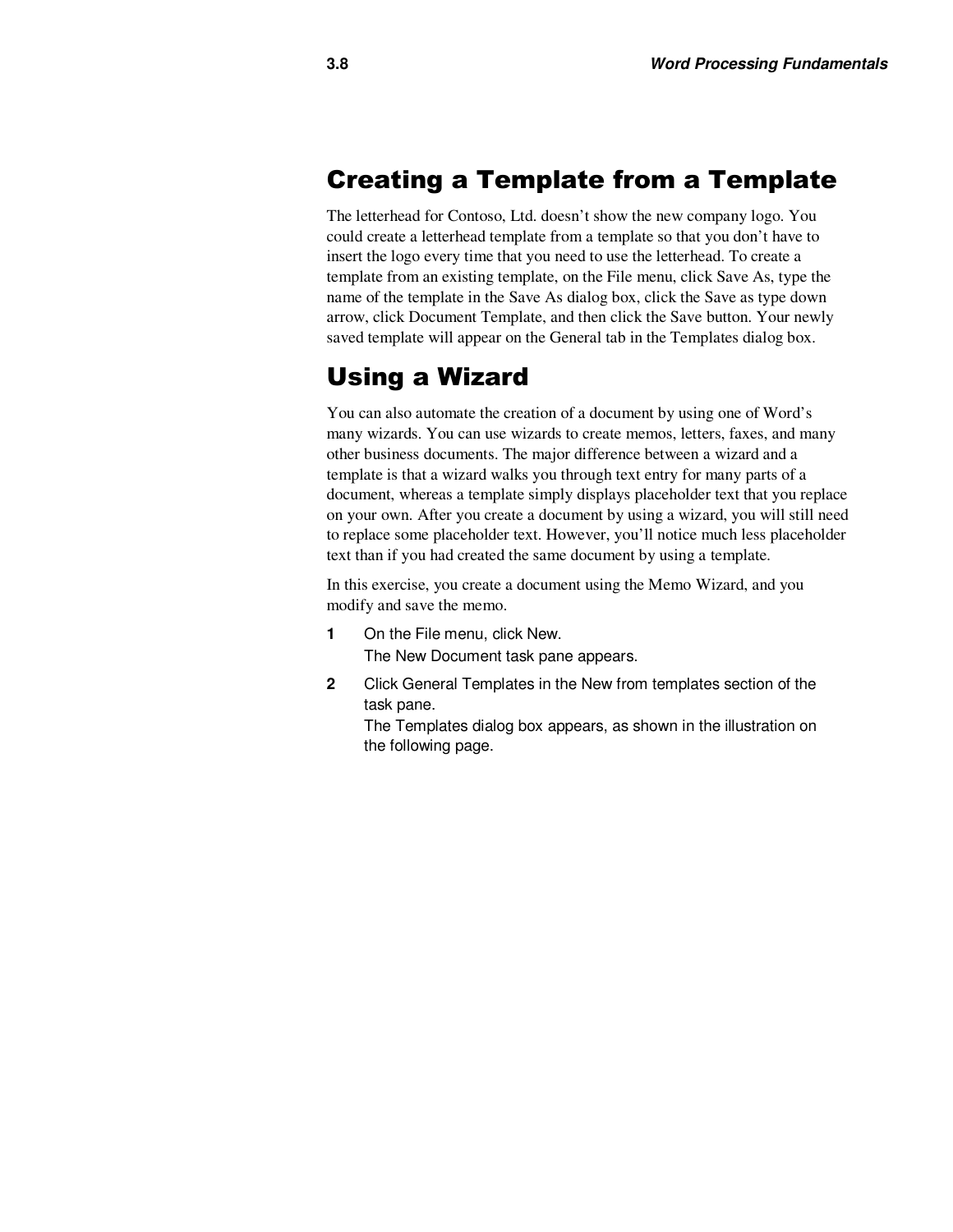**3** Click the Memos tab.



**4** Double-click the Memo Wizard icon.

A new blank document opens and the first (Start) Memo Wizard dialog box appears.



**5** Click the Next button.

The next wizard dialog box appears, asking which style of memo that you would like to use.

Notice the flowchart on the left side of the Wizard dialog box. The green square indicates the stage that you're at in the wizard's process. You can move to a specific step in the process by clicking a box on the flowchart. Or, if you make a mistake, click the Back button as many times as necessary to return to previous steps.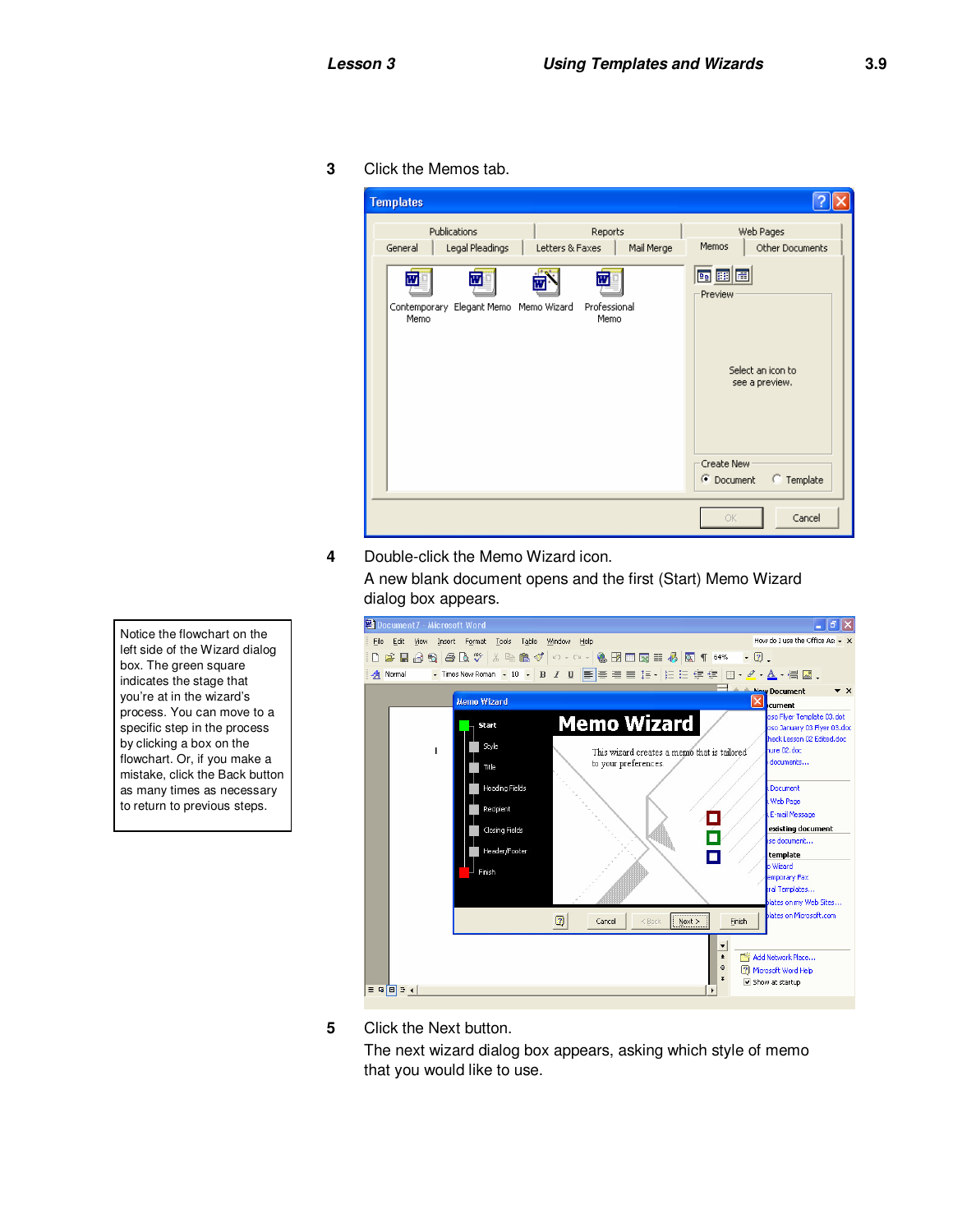- **6** Click the Elegant option, and then click Next. The Style wizard dialog box appears. The *Yes. Use this text* option is already selected.
- **7** Type **Contoso Memo 03** in the Title text box, and click Next. The Heading Fields wizard dialog box appears.
- **8** In the From box, select the default text, and type **Lisa Jacobson**.
- **9** In the Subject box, type **Expense Report Reminders**.

| <b>Memo Wizard</b>    |                        |                                              |
|-----------------------|------------------------|----------------------------------------------|
| Start                 | your memo?             | Which header items do you want to include in |
| Style                 | $\nabla$ Date          | 06/11/03                                     |
| Title                 | $\overline{V}$ From    | Lisa Jacobson                                |
| <b>Heading Fields</b> | $\overline{V}$ Subject | Expense Report Reminders                     |
| Recipient             | Priority               |                                              |
| Closing Fields        |                        |                                              |
| Header/Footer         |                        |                                              |
| Finish                |                        |                                              |
|                       |                        |                                              |
|                       | Cancel                 | $Back$<br>Next<br><b>Finish</b>              |

**10** Click Next.

The Recipient wizard dialog box appears.

- **11** In the To box, type **All employees**, and click Next. The Closing Fields wizard dialog box appears.
- **12** Select the Writer's Initials check box, and type **LJ** in the text box.
- **13** Click Next.

The Header/Footer wizard dialog box appears.

**14** Clear the Confidential check box, and click Next. The Finish wizard dialog box appears.

Because Word automatically enters today's date in the Date section of the memo, your Memo Wizard dialog box will differ slightly from the one shown here. If you are using a wizard to create a document for future use, you can select the date and type the new date that you want.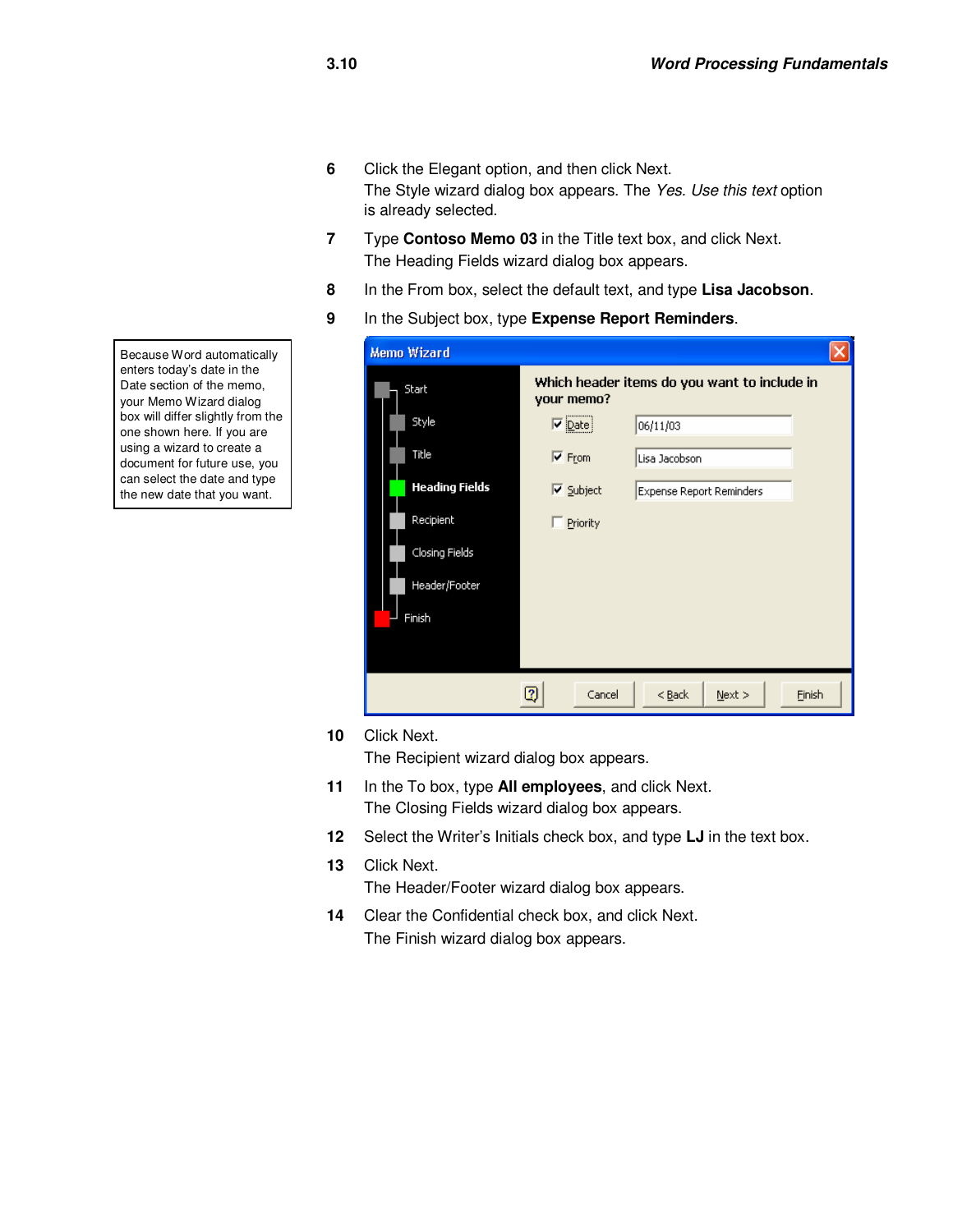If the Office Assistant appears, right-click it and click Hide to hide the Office Assistant. You can reopen the Office Assistant by clicking Show the Office Assistant on the Help menu. **15** Click Finish.

The Memo Wizard closes. Your customized memo appears in a new document window.

|              | CONTOSO MEMO 03                        |  |
|--------------|----------------------------------------|--|
| <b>DATE</b>  | 06/11/03                               |  |
| TO:          | ALL EMPLOYEES                          |  |
| $_{\rm cc}$  | [ CLICK HERE AND TYPE NAMES ]          |  |
| <b>FROM:</b> | LISA JACOBSON                          |  |
| RE           | EXPENSE REPORT REMINDERS               |  |
|              | [ Click here and type your memo text ] |  |

- **16** Click the placeholder text next to the CC: line.
- **17** Press Delete.

The unwanted line is deleted.

18 Click the placeholder text in the body of the memo and type: **When filing your expense reports, be sure to attach your original receipts.**

# Lesson Wrap-Up

In this lesson, you learned how to create a document by using a template, how to create a template from a document and from another template, and how to use a wizard to create a document.

If you are continuing to other lessons:

- **1** On the Standard toolbar, click the Save button. The Save As dialog box appears.
- **2** Navigate to the Lesson03 folder, and then save the memo as **Contoso Memo 03**.
- **3** Click the Save button. Word saves the document.
- **4** On the File menu, click Close. If you are prompted to save changes, click No. Word closes the file.

Notice that the title that you entered into the wizard, *Contoso Memo 03*, is the default name in the File name box.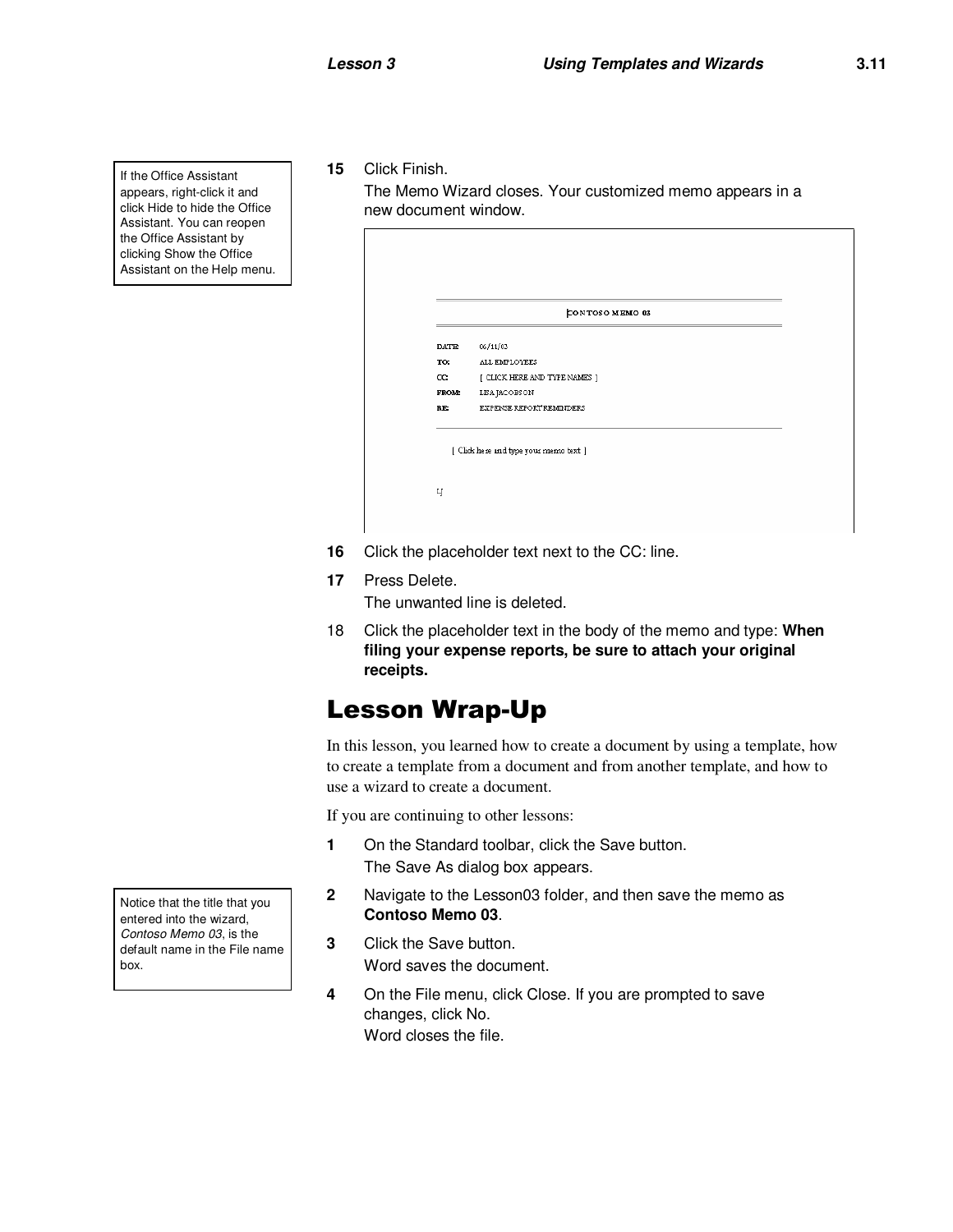If you are not continuing to other lessons:

- **1** On the Standard toolbar, click the Save button.
- **2** Navigate to the Lesson03 folder, and then save the memo as **Contoso Memo 03**.

Word saves the document.

**3** In the upper-right corner of the Word window, click the Close button. If you are prompted to save the changes, click No. Word closes the file and the Word program closes.

#### Quick Quiz

- **1** From what dialog box do you open a Word template?
- **2** What is the difference between a template and a wizard?
- **3** What are two built-in wizards that Word provides?
- **4** Under what circumstances would you want to create a template?
- **5** Name three of the built-in templates that Word provides.
- **6** When you create a document from a template, how can you be sure that you're not saving the document as the template that you used to create the document?

### Putting It All Together

#### important

In the Putting It All Together section below, you must complete Exercise 1 to continue to Exercise2.

**Exercise 1:** If necessary, start Word. Use the Fax Wizard and the following information to create a fax that contains just a cover sheet with a note and is set up to print so that it can be sent from a separate fax machine. Address the fax to Mr. and Mrs. Matt Berg, using the fax number 303-555-0188. Select the Professional cover sheet and include your name and the following address in the proper places:

**Contoso, Ltd. 4567 Main Street Charlotte, VT 80227 303-555-0100** 

Save the fax sheet as **Berg Fax 03** in the Lesson03 folder in the Word Processing Practice folder.